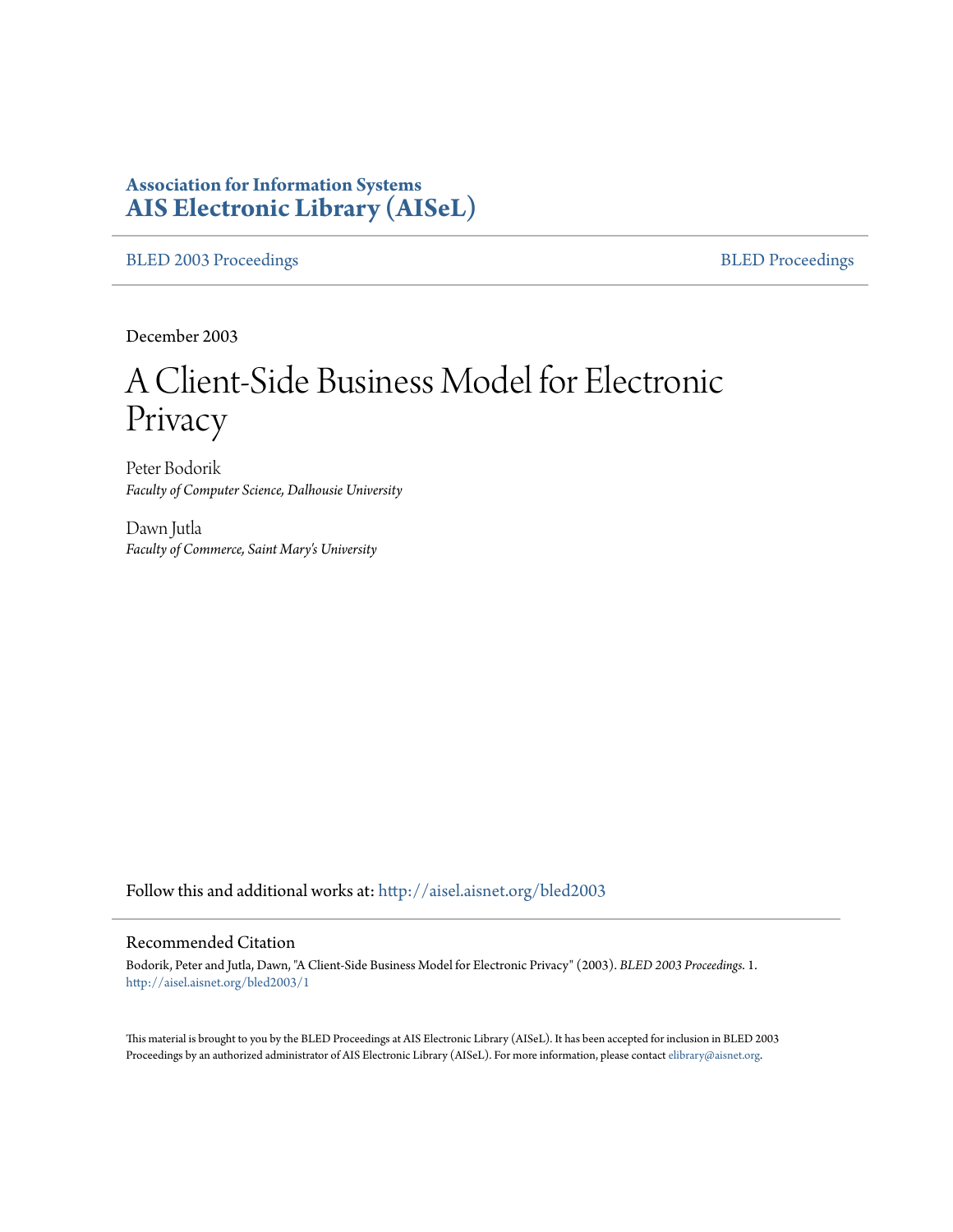## **16th Bled eCommerce Conference**

#### **eTransformation**

Bled, Slovenia, June 9 - 11, 2003

## **A Client-Side Business Model for Electronic Privacy**

#### **Dawn Jutla**

Faculty of Commerce, Saint Mary's University, Canada Dawn.Jutla@smu.ca

#### **Peter Bodorik**

Faculty of Computer Science, Dalhousie University, Canada Peter.Bodorik@cs.dal.ca

#### **Abstract**

*Strengthening the user perception of privacy and trust on the Internet will require userfocused technological approaches, enforceable privacy laws, and business interventions. We propose a novel user-focused business model for privacy with a supporting client-side e-privacy architecture. The e-privacy business model is detailed in terms of target markets and stakeholders, value or revenue model, and privacy information and transaction flows. The target markets and stakeholder descriptions capture two key requirements of heightening user control, and placing privacy in a trust position. A value model stacked towards the user perspective is necessary for any e-privacy business model to succeed. Finally, a multi-agent architecture, based on the P3P platform, completes our proposed e-privacy business model*.

## **1. Introduction**

Writing privacy interfaces into business applications must address a juxtaposition of marketing needs. On the one hand, businesses recognize the need to build online trust to increase online purchasing, develop online markets, conduct successful online marketing and realize sales through Web channels. On the other, businesses view consumer data as an asset of value that provides competitive advantage. Indeed, businesses are currently struggling to reconcile the rise of electronic customer relationship management (e-CRM) as a business tool (Magourik 2001), and the rising concern regarding the privacy of personal data. One mediator in this conflict is the regulatory framework in which the business operates. For example, in the European Union (EU), data collection is parsimonious due to legal necessity to comply with the 1995 EU Data Directive. Whilst in the United States, and to some extent in Canada and Australia, business models exploiting the richness and availability of data/information on the Web are still plausible.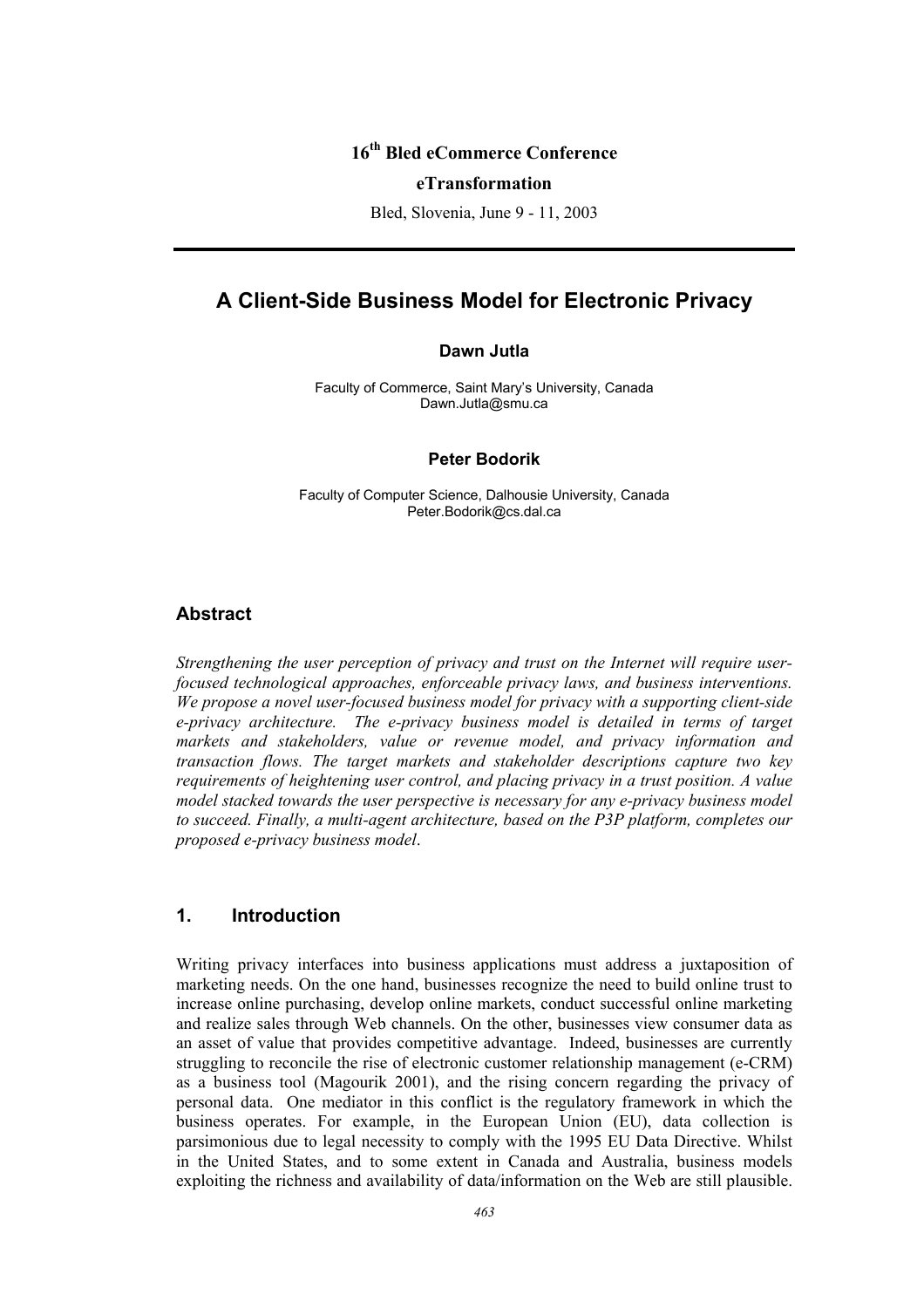The political history of Europe naturally creates a user whose intolerance of human indignity and intrusion into trusted and/or private domains is high.

Another mediator in the user trust, privacy, and business needs equation is the user herself. She can be empowered with cookie crushers, anonymizers, P3P preference documents, and privacy management software. P3P extensions are being proposed using novel approaches involving other stakeholders, such as associations or communities, to create social norms for policy preferences (Kaufmann and Powers 2002). The idea is to use technology to speed up an associations view (e.g. a Parents-Teachers Association view) on policy preferences for its membership to business in general. IBM researchers, Kaufmann and Powers (2002) call this proposal the social core contract. Thus trust creating mechanisms also known as "interventions for trust" can be outlined from each stakeholder: user (customer, employee, citizen), community, industry association, and government.

Privacy must be intrinsic in trusted electronic transactions – one of the volatile issues cited as a contributing cause of the failure of business models for the B2B marketplaces (e.g., VerticalNet's first business model). Businesses do not sufficiently trust the third party with the storage of their transactional data. We can argue that the currently available Trusted Third Party-based (TTP) business models for privacy such as Lumeria's and ZeroKnowledge's will eventually suffer similar fates as users are still suspicious despite TTP reassurances.

It is the premise of this paper that an e-privacy business model should be created from the user perspective, incorporating critical user requirements for privacy, and which builds on the P3P platform. Our proposed e-privacy model's architecture moves beyond the W3C simple guidelines for P3P.

The paper is organized as follows. The second section describes the target markets and stakeholders in e-privacy. The third section provides a value model component. A supporting e-privacy architecture is described in the fourth section. The fifth section discusses related issues and relevant literature. The final section offers a summary and concluding remarks.

## **2. A Business Model for e-Privacy**

A business model is generally defined as (1) a description of target markets and stakeholders (2) description of how revenue is obtained, and (3) a description of the architecture for information flows, product flows, and transaction flows. (Timmers, 2000, Craig and Jutla, 2001). We describe an e-privacy business model in the context of Timmers (2000) definition in this and subsequent sections.

#### *2.1 ePrivacy Target Markets*

Users (customers, citizens, employees), businesses (including those in electronic markets), communities, and governments are the major stakeholders in online privacy. We posit that the user will be the primary stakeholder in terms of widespread adoption of any e-privacy business model. That users demand complete control over their private data, implying limited trust in other parties, has been evidenced by a number of failed initiatives (e.g. Microsoft code-named HailStorm service). We argue in this paper that one primary reason these initiatives have failed is because they have been perceived as attempts to take control of user's private data. We can translate this to the user's fear that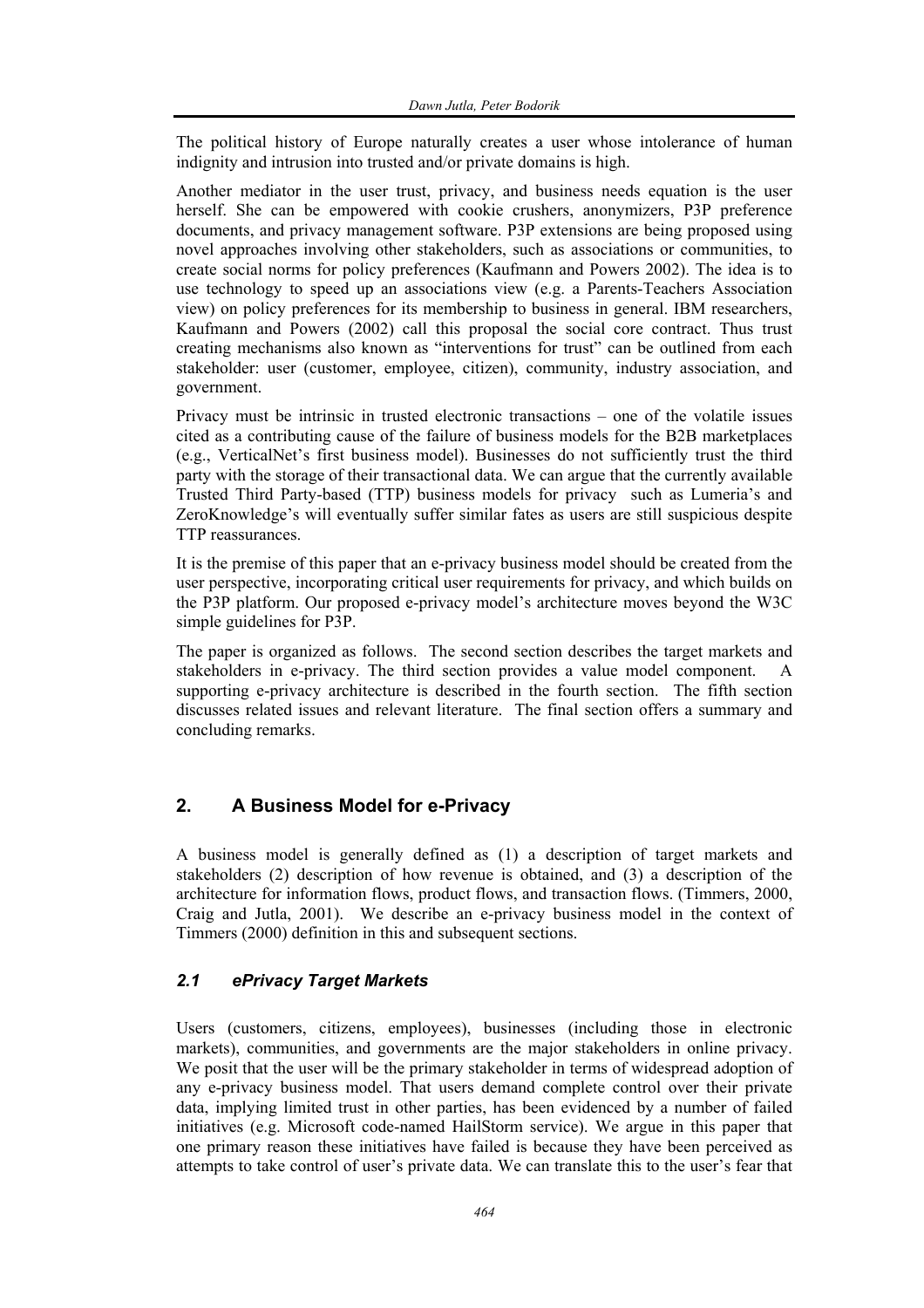a third party can "know too much" about the user – what is generally perceived as an invasion of privacy. Other reasons include resistance to having personal data collected as a business asset.

The link between control, trust, and privacy is explored in Novak et al (1999) where results from large users' surveys bolstered the authors arguments that lack of trust arises "from cyberconsumers' perceived lack of control over the access others have to their personal information during the online navigation process," and from "..concerns of control span secondary use of information" Novak et al (1999) conclude that "trust will be best achieved by allowing the balance of power to shift toward a more cooperative interaction between the online business and its customers. The premise is also supported in Wang et al (1998). An e-privacy business model should thus capture two fundamental aspects. (1) perception of heightened *user* control, and (2) a trust position.

#### *2.1.1 User Control*

The user's perception of *control* is one of the fundamental properties in building the online user's trust. Online trust is one of the required elements for increased adoption of web-based services and products (Sasse and Adams, 1999, Adams 2000). Privacy control should mean adding user control to data collection activities in terms of the user exercising choice to opt in/out, or provide data or not, having the rights to access and correct her personally identifiable information (PII) and to object to incorrect use, and place limits on who can access her PII, for what purposes, and know physical (where) and temporal (when) storage of her PII.

In a seminal paper, Hui and Bateson (1991) show how perceived control is a crucial variable in mediating a consumer's emotional and behavioral response to a service encounter. Perceived control can make the encounter more pleasurable. These findings are very pertinent to Web service encounters. Indeed trust and privacy issues have been reported as barriers to widespread adoption of electronic commerce (EU 2002). Hui and Bateson conclude that their results are interesting to service providers and businesses because perceived control over a service interaction can lead to increased customer satisfaction. Ackerman et al (2001) also supports the importance of control to privacy by stating that "privacy is intrinsically bound up with control – who controls what information as well as the applications and systems that construct and disseminate that information."

Privacy control is also applicable to data collected through sensor-based systems and services of which the user may not be aware. According to Ackerman et al (2001), "the major privacy effects come from no mechanisms to tell the user what context-gathering systems are present and what they intend to do with collected data."

In a project detailing intelligent software agents' compliance to the EU Data Directive, Patrick and Kenny (2002) identify four categories of human-computer interface requirements for adhering to privacy principles - the 4Cs: *comprehend*, *conscious*, *control*, and *consent*. Adams and Sasse (2001), Dey et al (2001), and Ackerman et al (2001) provide sufficient arguments about users' *context* for us to recommend the adding of *context* as a fifth category – a fifth C. User privacy needs are distinct in multiple, different contexts. Situational context refers to the whereabouts of the user, social situation, or relation between people. A key problem in pervasive computer systems, embedded in the environment, is that there may be multiple simultaneous users, not one user at a time as is the norm in conventional computer systems. This departure complicates privacy issues. Dey et al (2001) and Ackerman et al (2001) further illustrate the problem of physical identity context, where technologists envision "perceptual interfaces which track users' positions in a room, can recognize them when they return,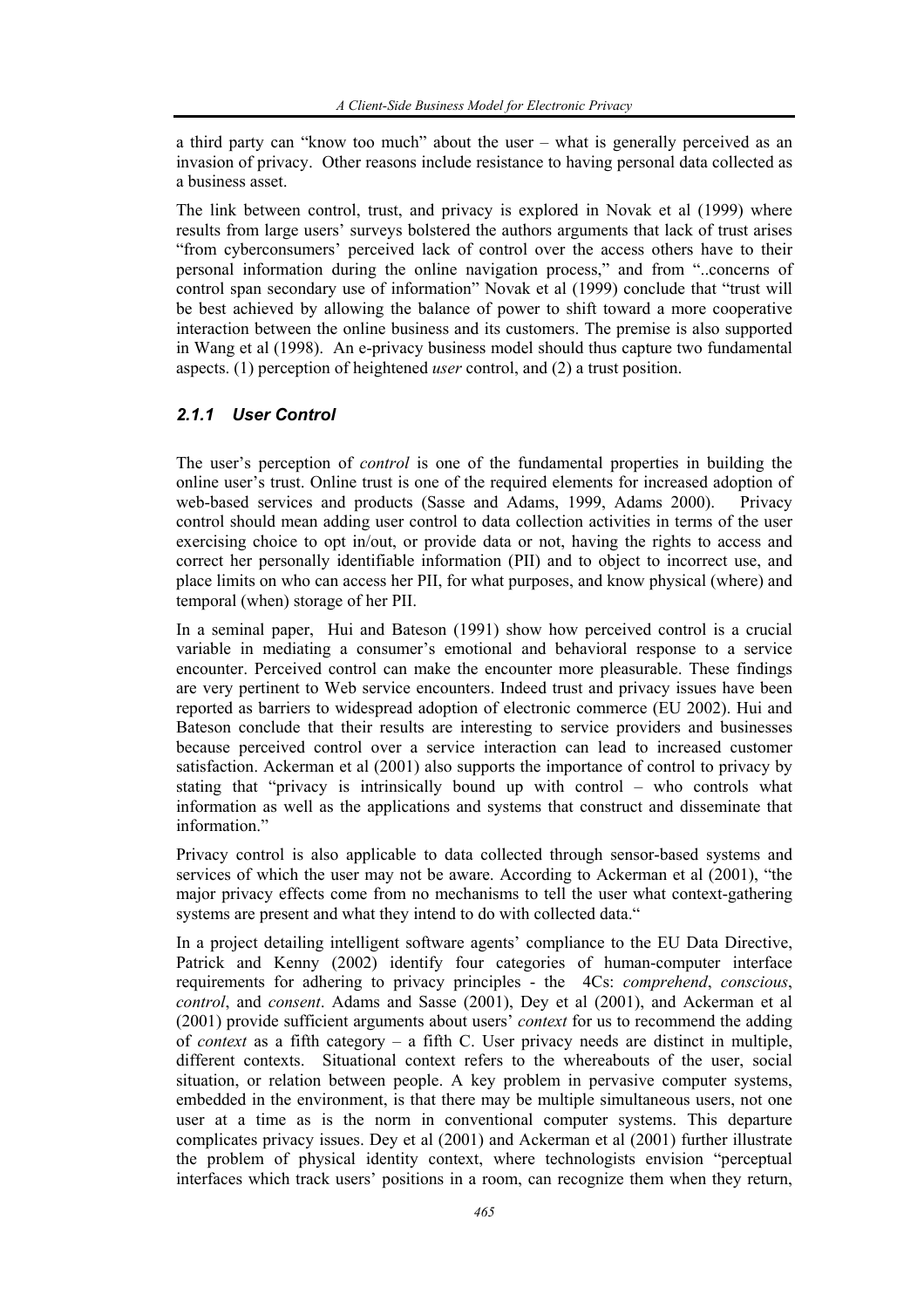and can detect pointing gestures and certain facial expressions" (Darrell et al 2000). With the advent of computer systems with the capability to be truly invisible (e.g. the European Disappearing Computer Initiative (Wejchert, 2000)), or transparent (e.g. a hand-tool), or subordinated (e.g. wearable computers, mobile phones), questions that arise include  $(1)$ how to protect privacy when we are trying to attract one users's attention without disturbing other colocated people (Dey et al, 2001), (2) who has access to the data if the environment records everything about you, and (3) how is privacy impacted in the case of a system malfunction?

Adams and Sasse (2001) also identify privacy context in terms of the context of the data (e.g. sensitivity of information) rather than situational context. Context has also been studied in Hui and Bateson (1991) for perceived control in terms of perceived control lessening the effects of crowding (a context) in offline service encounters.

Clearly the five Cs of privacy apply to trust-building. Users and business do not trust what they do not comprehend or what gives them a feeling of vulnerability/helplessness. Behaviours that hide or deceive do not foster trust. People trust what they understand, when they believe that other parties are up-front and have told them what they should know about a transaction, when events can be controlled, or when they have choice and explicit consent. Trust levels go up or down depending on users' context whether they are in online multimedia, aesthically pleasing, sensitive situations, or "crowded" environments.

#### *2.1.2 Privacy in a Position of Trust: Stakeholder Interventions*

In this section we build on the extensive work that has been published in the area of online trust. We propose an extension to these works and qualitatively justify online privacy's position relative to online trust. We start by examining the most recent trust models and scales for electronic business and discuss their strengths and weaknesses. The first, and as yet only, scientifically validated models and measurement scales for trust in e-business are in (1) Bhatacharjee (2002), published in the journal of management information systems (JMIS), and in (2) McKnight et al, (2002) published in the Information Systems Research journal (ISR) in summer 2002. Both works are based on intensive review of the past trust literature, citing and defining the various ways trust has been conceptualized: as an attitude, belief, intention and/or behavior, domain-specific psychological state, and/or process. Interestingly enough, both independent works converge on their syntheses of the three most common trusting beliefs: benevolence, integrity, and competence (ability). These three sub-constructs are first proposed and studied in Mayer et al, (1995), and Gefen, (1997). Based on a review of 32 trust articles and books, McKnight et al (2002) identify and use these three sub-constructs to decompose the antecedents to trusting intentions in their trust model. Bhattacharjee (2002) reviews 16 trust studies, many coinciding with McKnight et al's review, consisting of conceptual frameworks, models, and scales in the domain of inter-personal, inter-organizational, and inter-firm trust. He notes the non-transferability of several results from studies on trust between two persons or individual level trust, and trust within a group, to individual's trust on an online firm.

McKnight et al's 68-item trust scale is very comprehensive and is based on a model that marries sociological, psychological, and social-psychological trust factors with the framework of the Theory of Reasoned Action (Fishbein and Ajzen, 1975). McKnight et al (2002) identify "disposition to trust", "institution-based trust", and "trusting beliefs" as antecedents to trusting intentions to engage in trust-related Internet behaviors. The authors define disposition to trust as the "extent to which a person displays a tendency to be willing to depend on others across a broad spectrum of situations and persons."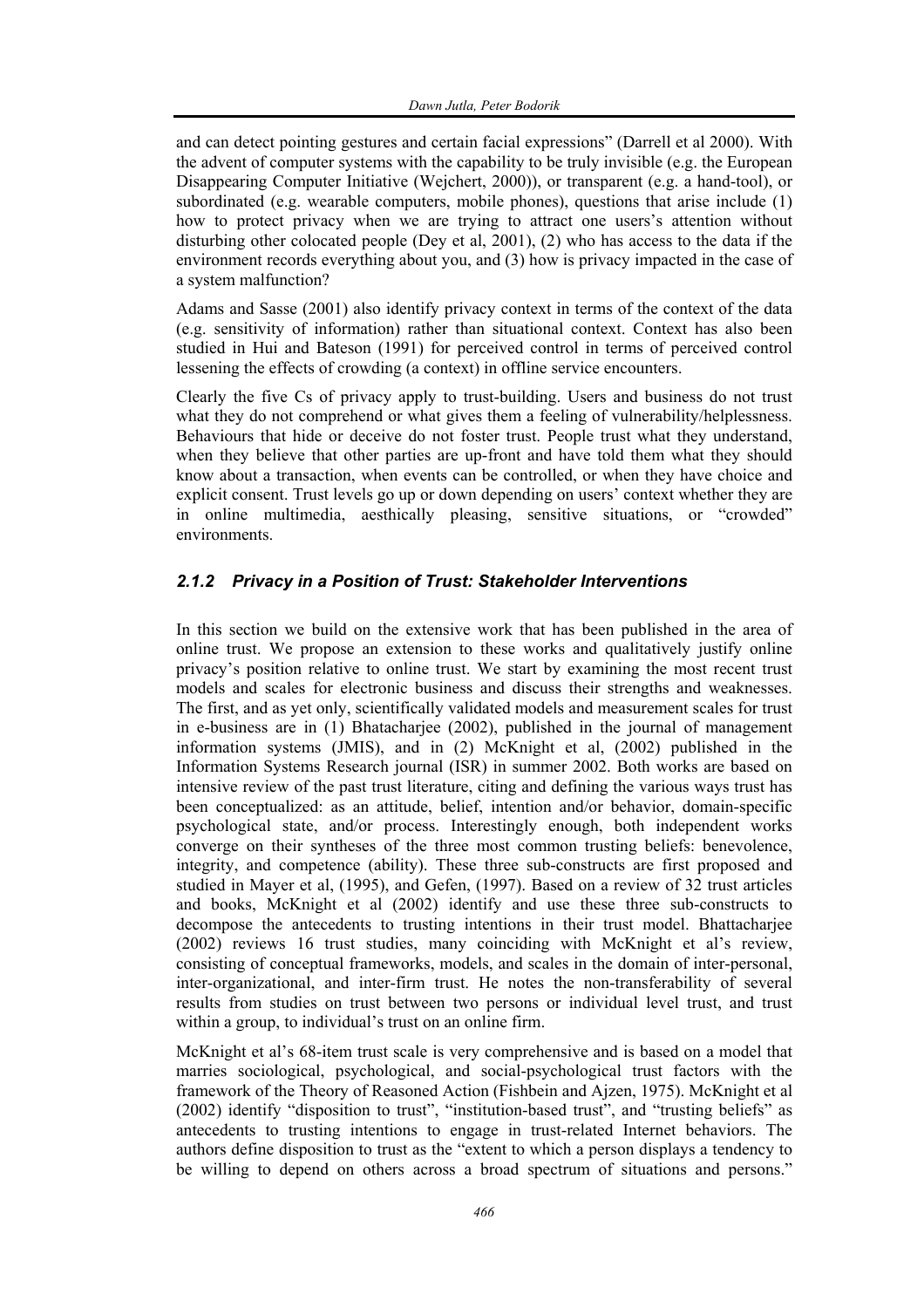Institution-based trust (substitute Internet-based trust) is defined as "the belief that the needed structural conditions are present to enhance the probability of achieving a successful outcome in an endeavor such as e-commerce." Trusting beliefs means "the confident truster perception that the trustee (e.g. business, government) has attributes that are beneficial to the truster." Trusting intentions is the outcome and the construct is defined as "the truster is securely willing to depend, or intends to depend, on the trustee."

In contrast to McKnight et al's (2002)'s trust scale, Bhattarcharjee (2002) proposes a 7 item scale whose number is determined in a range through use of the Spearman-Brown prophecy formula. Smaller scales are always more desirable. However, trust in the context of e-business is complex, and the parsimony of the scale raises concern of oversimplification. For example, the ranges of privacy invasion and fair practices are fairly broad and can hardly be captured in the one item as proposed in Bhattacharjee's pilot scale: " Amazon is fair in its use of private user data collected during a transaction".

Bhattacharjee's trust measurement scale, similarly to McKnight's (2002) depends on the aforementioned trust bases of ability (competence), integrity, and benevolence. He succinctly situates the three dimensions in the context of e-commerce and justifies the addition of 5 new items to existing scale items, including that of privacy of personal data. When situating integrity in the e-commerce domain, Bhattacharjee (2002) states " in ecommerce, the rules of integrity refer to (1) conduct of online transaction, (2) customer service policies following a transaction and (3) firms' use of private user information." Unfortunately, Bhattacharjee (2002) dropped the privacy-related item from his trust scale after a single pilot experiment with 147 graduate MBA students as responders and Amazon.com as subject. Bhattacharjee fairly points out that the respondees may not have had any means to evaluate Amazon's fairness of use of customer data and may have underweighted those items. Additionally, Amazon is a well-known, branded online company with many reputation-sharing and structural assurance mechanisms in place. We have concerns as to whether Bhattacharjee's scale could cover fundamental trust issues when an inexperienced Internet shopper is transacting online with, say, a small Canadian small-and-medium sized enterprise (SME) in Nova Scotia for the first time. Bhattacharjee's confirmatory study with the online customers of the largest national bank in the United States situates his work in the area of trust in big online businesses.

 It is intuitively clear that online trust is more of an issue for the unknown SME than for the web channels of big business, and that online trust can be sector related. Trust in terms of privacy of data is always high for your financial institution – you have a history of giving it your personal information. In fact, Bhattacharjee reports that trust only accounts for 13% of why his respondees were willing to transact online. Whereas the GVU 1997 survey showed that 53 percent of online users do not trust commercial web sites collecting data, 66 percent do not register on online sites in fear that their data may be used inappropriately, and 40 percent falsify data when registering online [GVU98]. According to many reports (e.g. Ivis 2001), building online trust is the major hurdle that business entrepreneurs climb when trying to create an online customer base. Some researchers (e.g. Chellappa and Pavlou 2002, McLeod 2002) consider privacy as a subconstruct of trust and indeed privacy is similarly complex and, like trust, the responsibility for its provision lies on business, user (customer, citizen, employee), community, and government intervention mechanisms.

## *2.2 Stakeholders and Their Interventions for Trust and Privacy*

Figure 1 illustrates the result of our stakeholder approach to creating an online trust and privacy model for electronic business. The arrows on the diagram represent the relationship "is an antecedent of". The left hand side (LHS) of the model, shown to the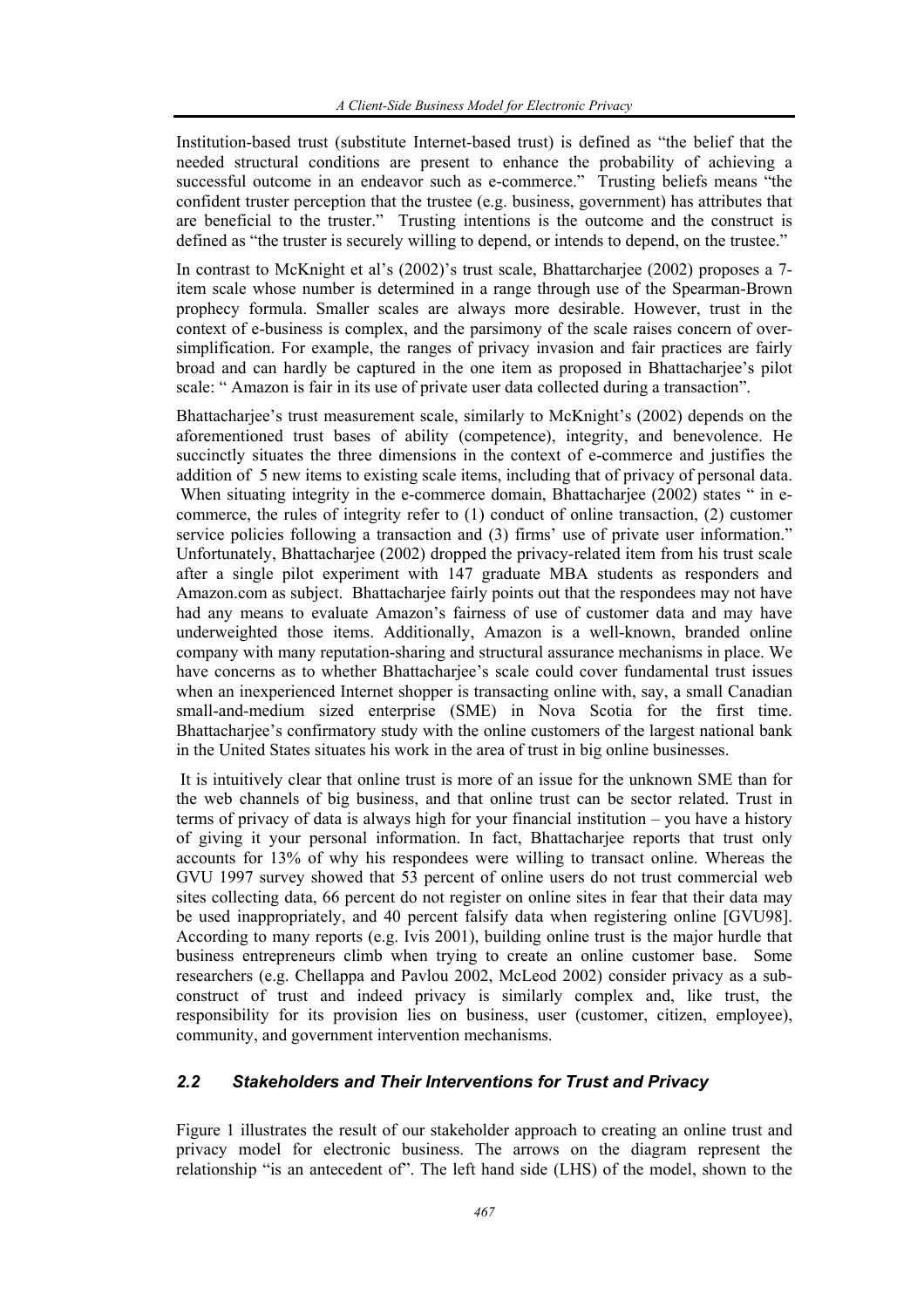left of the slanted broken line, is new to McKnight et al's model and represents the stakeholders. The RHS of the model is most of McKnight et al's (2002) trust model. For describing the different sources of stakeholder (business, government, user) interventions for trust, we separate business interventions for trust out of the "trusting beliefs" construct in McKnight's (2002) trust model.

The following discussion illustrates how privacy is a common thread throughout all stakeholder interventions for trust. In the online environment, businesses raise user perceptions of security, privacy, and trust by using semantic cueing mechanisms such as trust and/or privacy seals, closed lock/open lock icon, and opt-in versus opt-out policies (Adams 2000). While scientists may objectively measure how much security or privacy may be present in an online transaction, it is the individual's subjective perception of the security of their transaction or personal information that is critical to online trust. Perceived information security is studied in Chepalla and Pavlou (2002), where they define the construct as "the subjective probability with which consumers believe that their personal information will not be viewed, stored, or manipulated during transit or storage by inappropriate parties, in a manner consistent with their confident expectations".

Furthermore, Chellappa and Pavlou (2002) empirically verified that the control mechanisms of *encryption (e.g. SSL, PGP)*, *protection* (e.g. through firewalls, presence of privacy policy statements), *verification* (e.g. identity of online store through familiarity with domain names), and *authentication* (e.g. through digital certificates /third parties), employed in e-business, positively influence consumers' perception of security, and thus enhances e-commerce trust.

Government/association and community interventions for trust building include policy making around trust issues, legislation, collaboration in chamber of commerce trust seals, endorsement of TTP authorities, support for PKI infrastructure, adoption of egovernment, outreach programs for online trust education, and management of trust content (Jutla 2002).



*Figure 1: Stakeholder Model for Online Trust and Privacy*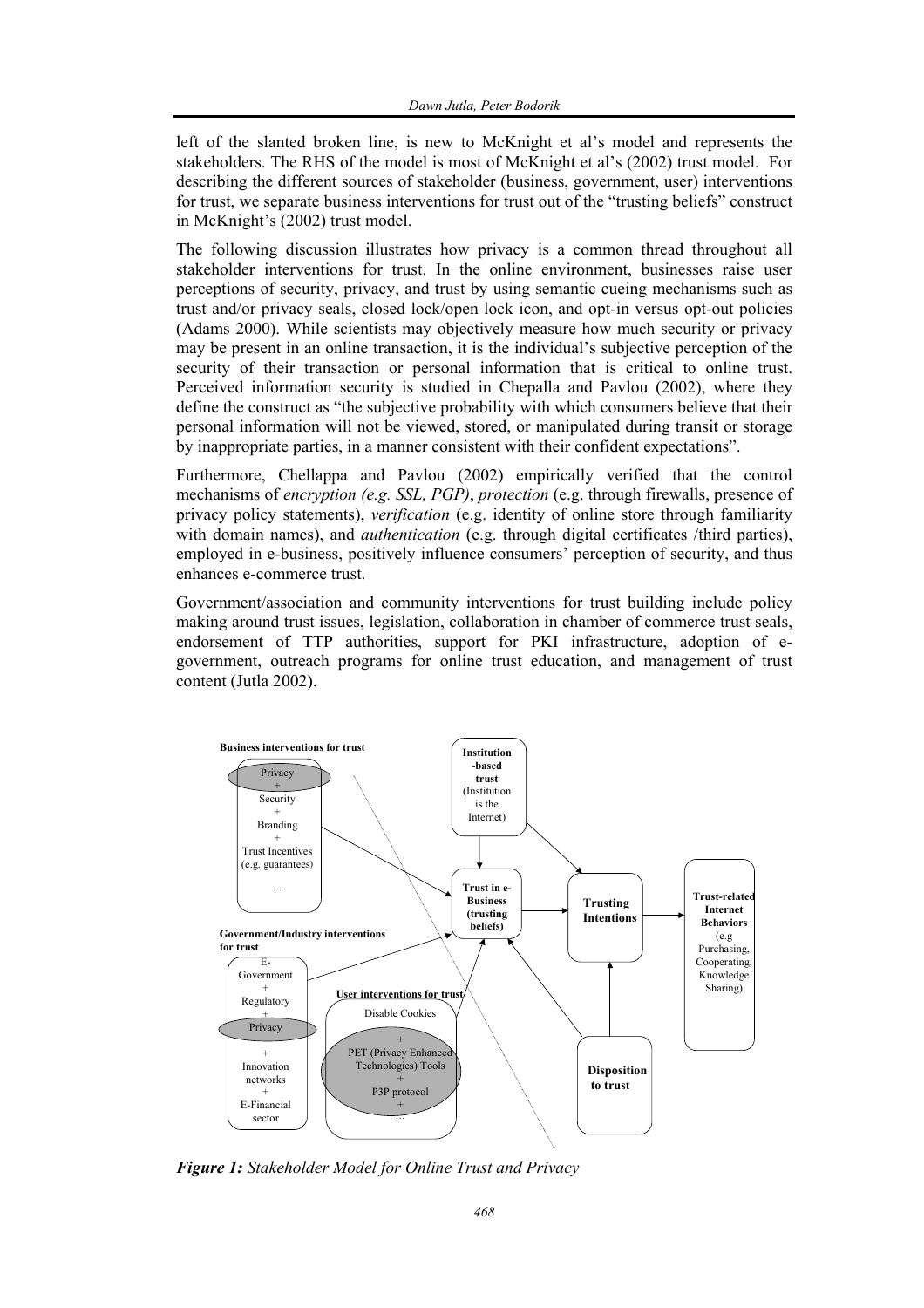Today, many uncomprehending users are unconsciously protected by the fragmentation among data/information collected by various businesses within a sector and among sectors. Preventing business from constructing complete user data profiles can be achieved by pseudonymity, non-collaborating businesses, cookie crushers, and anonymizers, to name a few.

## **3. Value Model vs Revenue Model**

A revenue model forms part of the definition of a standard business model. Using approaches such as customer lifetime value, the value of personal data can be calculated and sold on the name list market. Magourik (2001) provides an insightful calculation that may value the customer share of his/her personal information asset at under three dollars at year's end if he/she made over \$75000 annually, bought over \$100.00 from the same catalog, and the name is sold a 100 times that year. However, users are not interested in such economic advantage when it comes to their private data (3 dollars is not worth the user's time spent managing his/her private data). An economic incentive is not unimaginable, however. For example, businesses may offer the user/customer coupons, discounts, points, free promotional offers, or other monetary rewards to electronically update customer or lead data. These rewards may add up to considerably more than \$3.00 a year, especially if businesses provide user incentives to automatically fill-in electronic surveys. To prevent repetitive consumption of a user's time, we expect personal P3Pbased software agents (agents that are more sophisticated than available now) may do update tasks transparently on a schedule that is pre-approved by the user.

Incentives with strategic value to the customer should also be considered. An example of one strategic benefit to the user or consumer is that if he/she has some control over the marketing of a name, then through contractual terms, companies may agree to trade the name only with other companies that will deliver information that is useful to the user.

Surveys show that the current user perspective towards giving up private data leans towards the strategic value of the customer directing his/her own personalization as opposed to the monetary incentives gained from direct sales of the customer's name and other information. From the Spring 1997 Nielsen Media Research/CommerceNet Internet Demographics Study and the 1997 GVU 7<sup>th</sup> WWW User Survey, Novak et al confirm that users in 1997 did not view their personal data in the context of an economic exchange of information. In addition Novak et al (1999) find more than two-thirds of respondents were uninterested in selling their data for monetary incentives or access privileges. Rather the web users wanted another type of exchange " one characterized by an explicit social contract executed in the context of a cooperative relationship built on trust." Kobsa (2001) reports that 31% (GVU 1998), 30% (Forrester 1999), and 51% (Personalization Consortium, 2000) of web users "are willing to give out personal data for getting something valuable in return." Thus, an e-privacy business model currently requires more emphasis on a value model definition rather than a revenue model definition.

The concept in adsertor marketing – "in which a consumer owns their name as a transferable asset as well as the marketing, financial, and demographic information attached to it Magourik (2001)" – may be significant in creating a value model for the user. Through electronically negotiated contracts, perhaps by a user's P3P-based agent, the user can agree to let a business use method-oriented personalization strategies, such as on-time tailoring, affirmative customization, individual-analysis, or pseudo-decision, for a value exchange. From the business perspective, self-reported customer information has a much higher strategic and quality value than data culled through databases' syntheses. Companies spend large amounts of money each year buying "fresh" user data and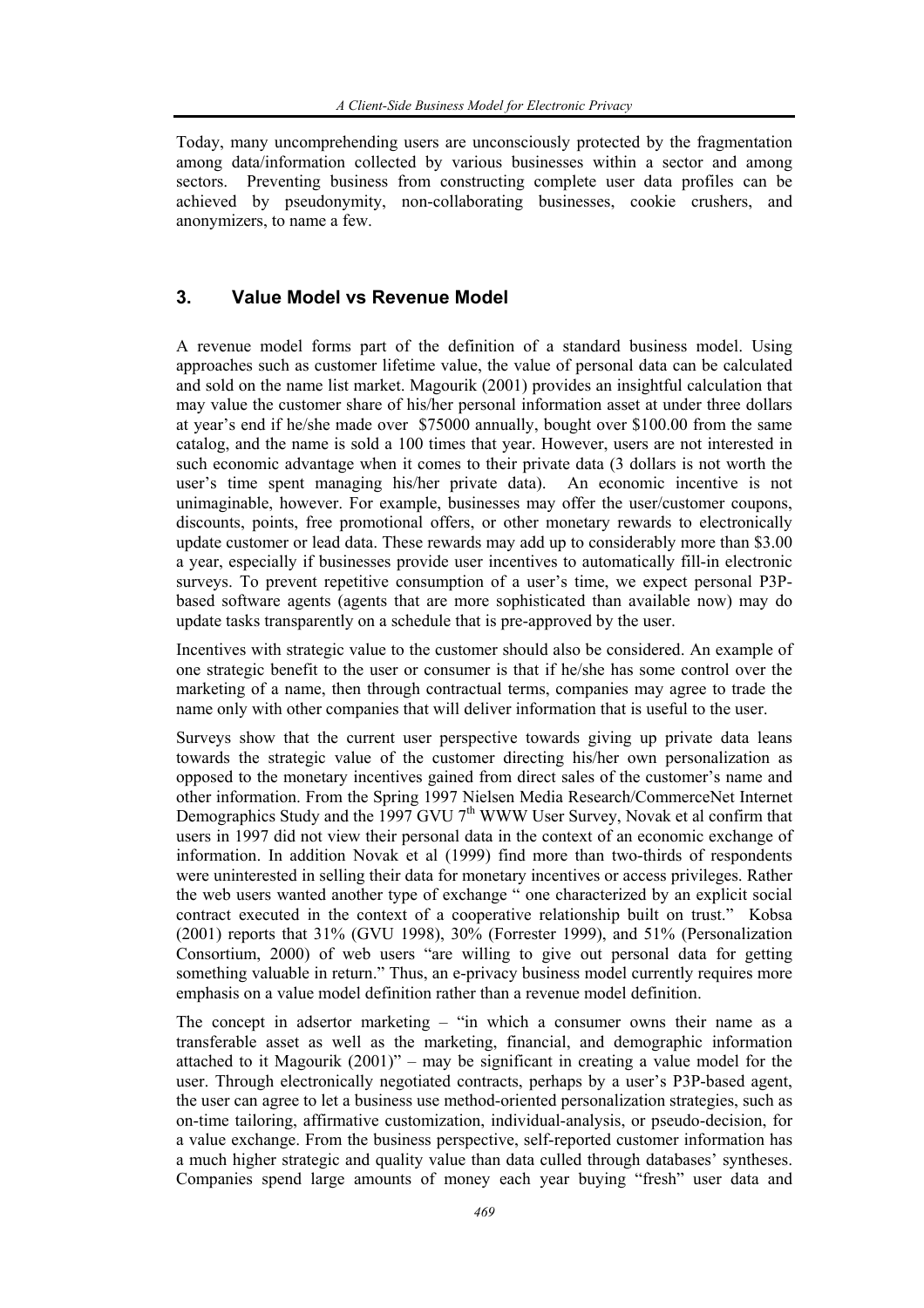surveying their potential and existing customer base through expensive paper mail. Obtaining the ability to "go directly to source" electronically by negotiating with users and/or their agents may have benefits for business such as higher online survey response rates, compliance with privacy laws in the user's country, and eventually may have economic benefits with respect to data collection and legal costs. In turn, incentive mechanisms are extended to reward the customer for quality management of his/her data and also for solicitation of new data.

The next section examines the third descriptor of a privacy business model: the privacy architecture, containing the privacy information and transaction flows. We illustrate how agents are key to implementing an e-privacy business model.

## **4. ePrivacy Architecture with Enhanced User Control**

Specifically, a value model for the user's e-privacy will be realized when easy-to-use and reliable privacy software become available to allow the customer, citizen, or patient to exert control over (1) how his/her data is used, (2) what length of time can his/her data be stored and used, (3) where the data is stored, (4) when the data is stored/updated/deleted, (5) who uses the data, and (6) why the data is being used.

At present, the consumer has no aggregated means of knowing whether a company is complying to privacy legislations in any of the 6 ways listed above. Many businesses bend rules such as those governing length of use of personal information. Even when the customer is given the option to delete personal data from a site, privacy groups such as the Denver-based Privacy Foundation have shown that several businesses delay the deletion, and thus maintain personal records for unspecified lengths of time afterwards (EPIC 2000). Companies using third party technologies to obtain personal data often store data on third party servers without the knowledge or permission of the customer.

Because of the potential for sifting large amounts of information, automated user agents will need to aggregate information and flag concerning items for the user's attention if detecting that the user's privacy preferences are not being met.

The agent-based P3P specification provides the base ideas/specifications for building an infrastructure upon which an architecture can be built. It specifies how resources, site policies, and user preferences can be expressed using XML, RDF (*R*esource *D*escription *F*ramework), and APPEL (*A P*3P *P*reference *E*xchange *L*anguage) but it does not specify a privacy architecture that would guide the development of agents which provide the desired functionalities. The P3P platform specifies general guidelines that should be followed when building such agents. Version 1.0 of the P3P specification was approved in April 2002 as a W3C and cross-industry recommendation for its widespread use as a platform for providing a measure of user control over privacy preferences.

Automated privacy critics, or iCritics, form one P3P-based mechanism that can add value to the user's privacy management tools. Noting the complexity of the privacy space, Ackerman and Cranor (1999b) propose semi-autonomous agents, iCritics, that can help users protect their privacy information. Privacy critics are agents that alert the user with warnings about potential privacy problems. A privacy critic could warn the user about what sensitive information is being revealed as the user surfs or fills out web forms, for example. Another example supported by Ackerman and Cranor is that a privacy critic could make a user aware that a site that they are visiting is on a warning list at reputable associations such as the BBBOnline.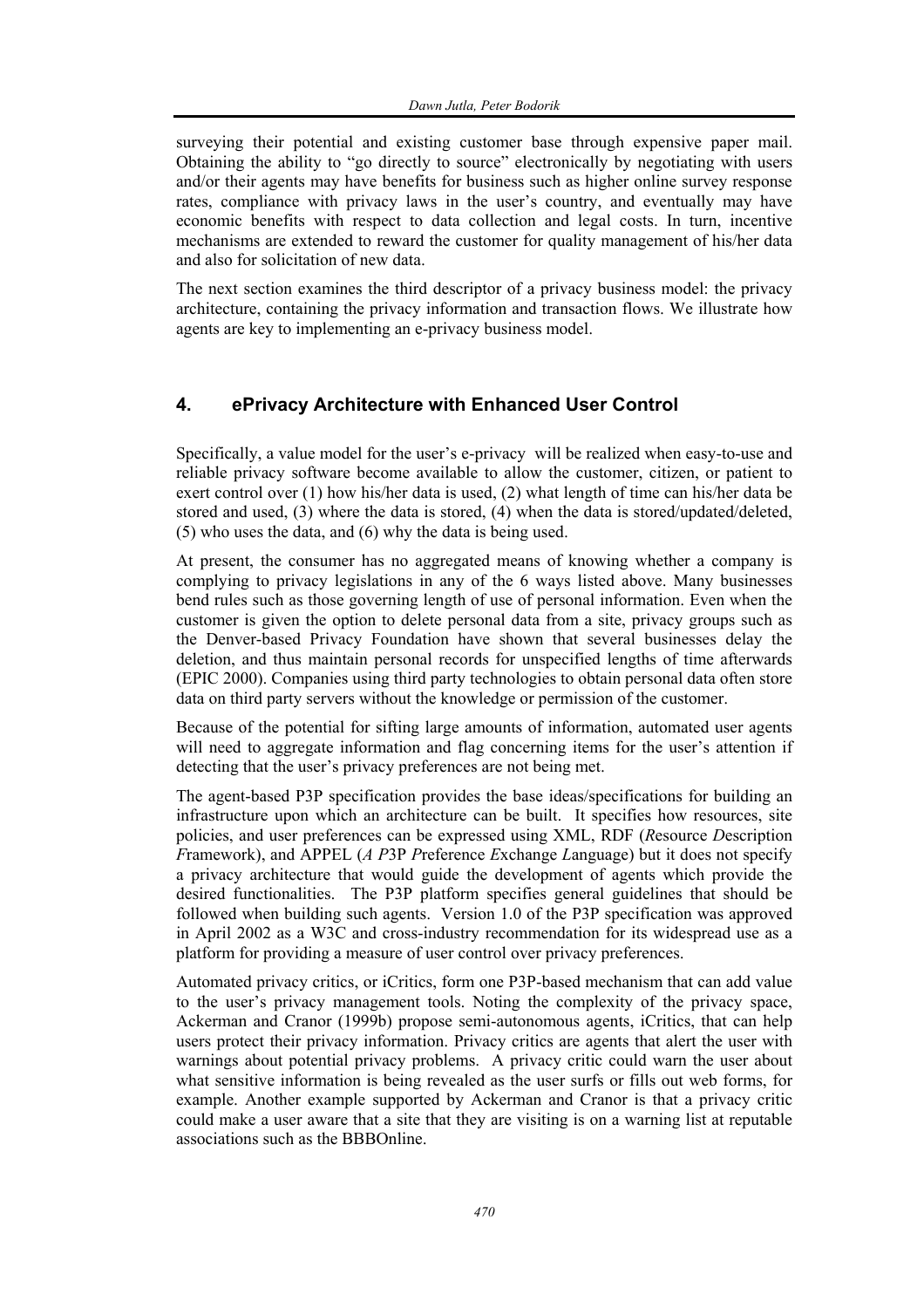Our proposed e-privacy architecture will thus consist of intelligent agents and their interaction and access to privacy repositories containing private data and privacy control information. The fundamental design approach that we use is to assign distinct agents to well-defined but distinct tasks. This approach facilitates security provision, by securing smaller and thus less complex components. It also leads to clear interfaces and protocols for agent interaction and thus support flexibility, expandability, and openness.

#### *4.1 Privacy Information and Transaction Flows*

To facilitate the perception of enhanced user-control and focus, and thus increase the user's trust in the privacy platform, we depend on familiarity and exploit the user's trust in her usual computing platform. This is likely to be a *personal computer* (PC) over which the user has complete control, or a workstation on a local network, for instance an office system she interacts with on a daily basis, that she trusts and with which she is comfortable. We shall refer to this "home" computing platform as a semi-secure but *trusted site* and it is used as the base platform for the privacy architecture described here. Thus, user agents (and not the external service agents) and repositories are based/located on this trusted platform. It should be noted that this trusted site is not to be confused with the trusted third parties (TTPs) of other approaches, for instance (Cingil 2002) that force the user to log onto a TTP solely for the purposes of storing and handling personal profile/personae information – a TTP that the user does not access or utilize for other purposes and thus is not familiar and comfortable with. In our approach, the user may delegate some of the private information and preferences to a TTP for the purposes of, for instance, access to web-services from remote sites or mobile devices, but this is strictly optional and distributing information among TTPs is under the user's control. As is done in other privacy architectures and/or models, it is assumed that the user utilizes one or more *anonymizers* when accessing web sites and her (the user's) identity should not be revealed through the use of the user system's URL. Indeed, ours is a hybrid, but heavily client-side, approach that depends on not one but multiple trusted third parties. We also assume the complementary use of security algorithms such as encryption and mix algorithms for specific security purposes.

The e-privacy architecture must support the following privacy-related transactions:

- interact with third party agents (e.g. service-site agents) or external Internet privacy agents (e.g. along the lines or iCritics)
- negotiate privacy contract by comparing the site's proposal to the user's preferences and possibly following the guidance from the user
- store and manage preferences and contracts, user private data and personae, service-site data, audit trails, historical data, and rewards
- negotiate with other entities for the sale or distribution of private and collected data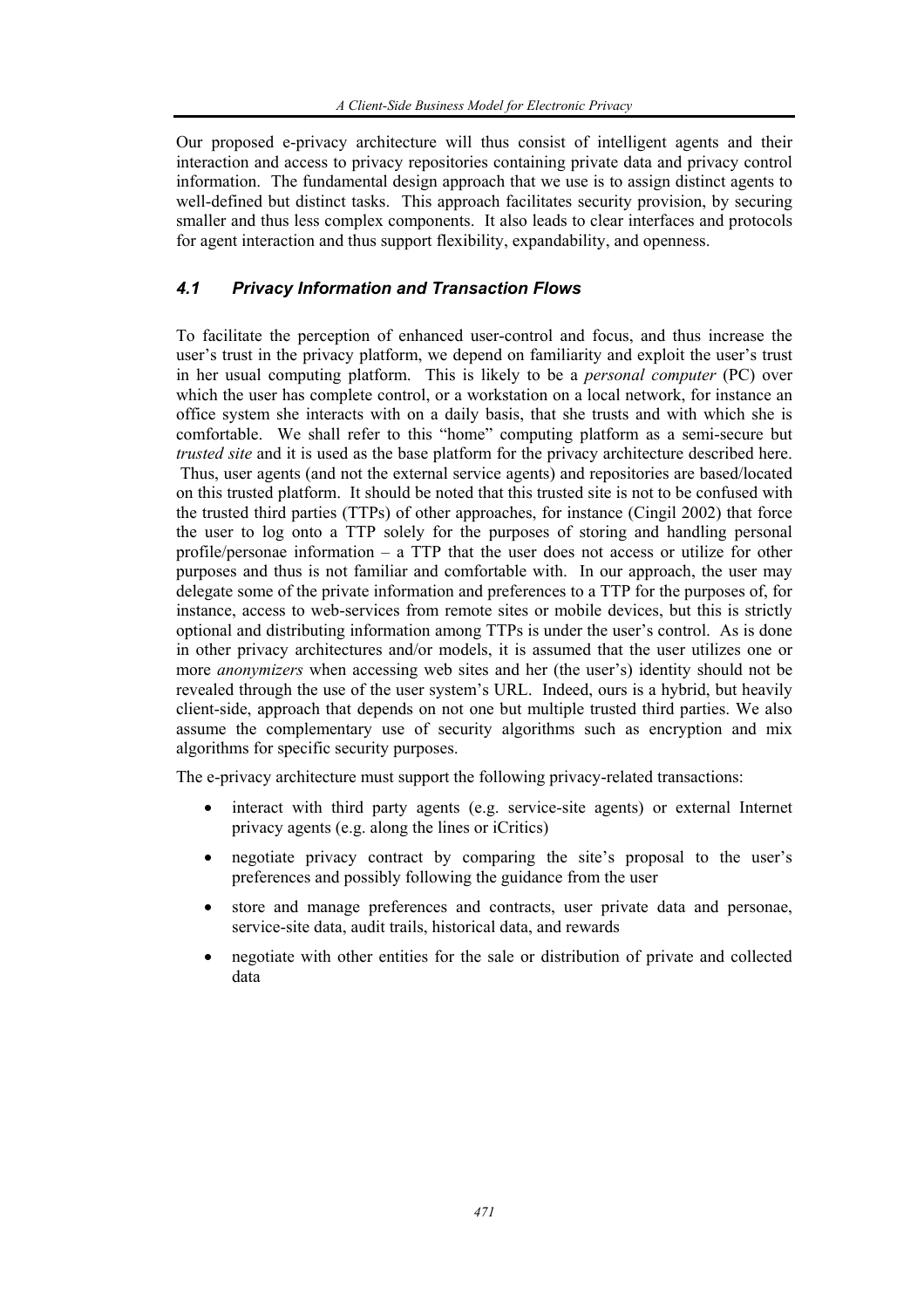#### *Dawn Jutla, Peter Bodorik*



*Figure 2: Architecture for User Controlled e-Privacy* 

The architecture of cooperating agents, shown in Figure 2, supports the transactions required in an e-privacy business model. The figure shows transactional and privacy information flows, interactions between the user and stakeholder agents, and access to repositories. Agents are either external or internal. As the name indicates, internal agents execute on the user's trusted system and some of them have access to the various repositories. There are two types of external agents. One type, *service-site agents,* located at the service sites, provide the user with services by interacting with the user or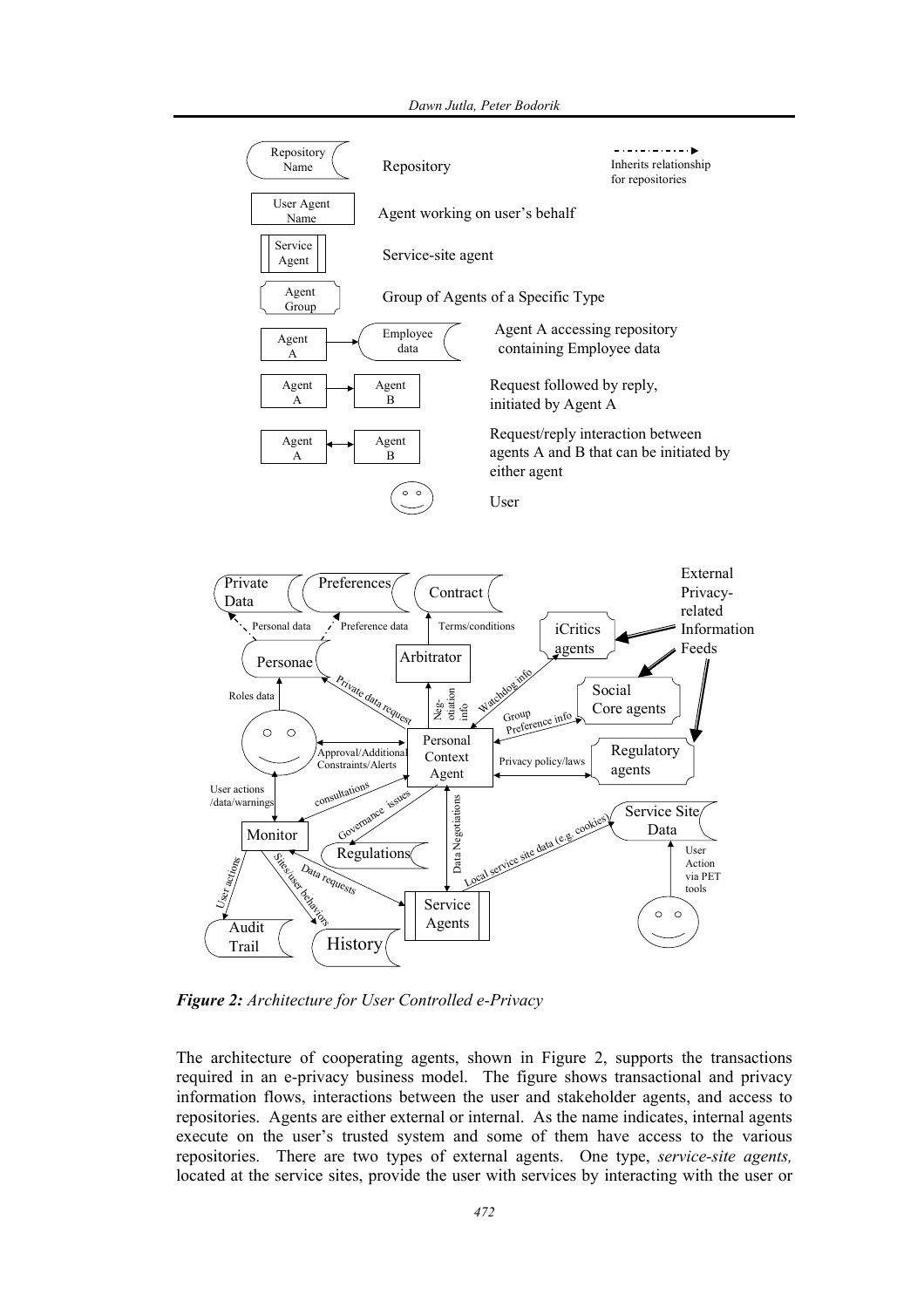the user agents – it is this interaction that requires private information to be supplied by the user and for which the supporting privacy mechanisms are provided. The other type of agents effect trust intervention mechanism by the government. Community, association, and business stakeholders. Three representative agents are shown, iCritics (Ackerman and Cranor, 1999b), Social Core (Kaufmann and Powers, 2002), and Regulatory agents. It should be noted that in (Ackerman 1999b) the term iCritic agent refers to either internal or external agent that supports the user privacy. We use the term in a more restrictive sense to refer only to external agents that provide information on service sites that can be used by user privacy mechanisms. An already cited example is an iCritic agent monitoring reputable associations, such as the BBBOnline, providing information on a site in terms of complaints by customers. Social Core agents provide provide the user assistance with setting-up privacy preferences by providing preference recommendations for various activities. For instance, an agent representing PTAs may provide recommended privacy settings to be used by children. Of course, the Social Core agents have also other roles in terms of extending their influence on the service sites as described in (Kaufmann and Powers, 2002) but this is out of scope of this paper. Regulatory agents also provide assistance to the user in terms of regulations that apply in different privacy regions/countries so that the user agent(s) could adjust privacy preferences accordingly and the user could take appropriate actions in terms of managing her private data collected by service sites.

The *personal context* agent maintains context within which the user operates, controls the negotiation of the contracts with sites depending on the context, provides the user with information on the context and her action, and seeks guidance/instructions from her related to negotiations and context. The *arbitrator* agent has a straight-forward role. It takes a site's proposal(s) and user's preferences to determine whether or not privacy contract can or cannot be established with the accessed service site. The *monitor* agent guards the user from unintentionally revealing private data that she did not intend to reveal according to the negotiated contracts. The monitor observes the user's actions, what is input in forms and controls selected, and reports this to the *personal context* manager that actually determines whether or not to interrupt the user's activity and solicits guidance from the user. The revenue agent keeps track of rewards and with guidance from the personal context agent determines whether the incentive will be accepted. *Anonymous* (2003) detail the roles of the user agents.

We make distinctions among the terms persona, also known in the literature as a "face" (Lederer 2002), private data, and preferences. Private data includes information about the user, information that may be genuine or fictitious. For instance, the user may have three different addresses, two real, while one fictitious, and two pseudonyms containing information about two persons, one real, one fictitious. Furthermore, private data also includes meta-data that describes it. For instance, meta-data may describe properties such as whether data is genuine or fictitious, or whether it is health related or whether it is a personal preference such as liking motorcycles.

Preferences describe the user's privacy rules for access to the private data. The user may prepare different preferences to the same data for different personae.

Persona is a collection of private data, preferences that define privacy for that data, plus other information that is used for determining what private data may be used for the persona and which preferences may be used in accessing its data. For instance, a persona may have an attribute that specifies that only fictitious data may be present, while another attribute may place restrictions on what preferences may be used for access to the data.

Figure 2 shows several repositories, most with obvious contents: *private data, preferences, personae, contracts, service-site, history, regulations,* and *audit trail*  repositories. Private data and preferences repositories are obvious in that the former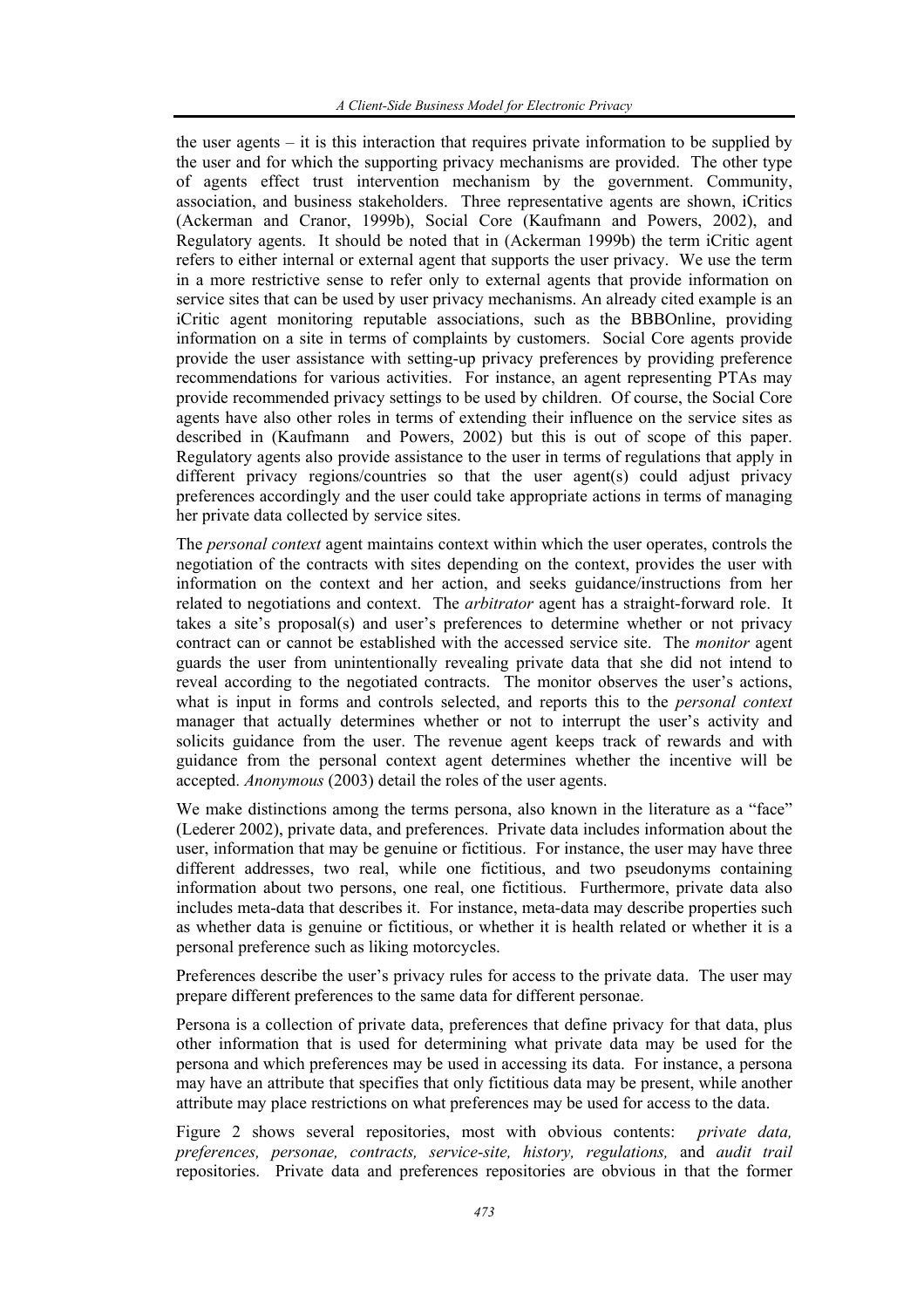stores the private data that are provided to service agents while the latter contains user preferences for negotiation of contracts. The personae repository contains information about composition of personae in terms of private data and privacy preferences. This is shown in diagram through inheritance relationship.

 Contracts that were negotiated with sites are stored in the contracts repository while the regulation repository contains regulations that were used in forming privacy preferences. The history repository stands for a number of repositories storing historical information on user's behavior such as navigational history (click-stream) stored, perhaps, in an aggregated form(s). The audit-trail repository stores history of negotiations, usage of negotiated contracts and delivery of private data to service sites. The service-site repository contains information, for instance cookies, stored on the user's system by service sites' agents.

Service-site agents can access the service-site repository to store and retrieve information such as cookies. It is expected that in the (near?) future users will be not be willing to allow service-sites to store information on their systems without having control over what that information is, that is without having the ability to examine and potentially edit this information. Eventually, standards will be developed on how such information is stored, in a form of XML documents, so that a user will be able to examine, modify, or delete such information or portions there of. Safeguards must be in place to ensure that one service-site agent cannot access information stored by agents of other service sites.

The audit-trail repository is used to record all activities executed by agents on the user's behalf. It is explicitly included as part of the design. The user should have the ability to not only review contracts, but also her behavior, use of personae, data provided to sites, and how data that she explicitly provided to sites conforms to her privacy preferences. This is shown as a history repository but, clearly, additional data mining tools would be useful (although not shown) for knowledgeable users who are interested in their on-line behavior and past use of their private data. Inclusion of auditing and control facilities into the design is viewed as crucial in increasing the user's awareness of privacy issues and also trust and thus increase the adoption of e-business in general.

#### **5. Related Work**

Advances in privacy is most likely to be reached through the collective efforts of privacy advocate groups, business, associations, community, government, and users. Needed are increased privacy literacy and availability of tools and models with unique functionality to users. Studies (e.g. Riegelsberger and Sasse, 2001) show that new Internet users mainly rely on recommendations, brand familiarity, and reputation mechanisms to determine a site's trustworthiness. Trust models such as McKnight's (2002) and Bhattacharjee's were discussed in section 2. Other trust models exist as part of other models such as Lee, Kim, and Moon's (2000) model of e-Commerce loyalty, but their view of trust is oversimplified, and their identification of antecedents for customer loyalty is very sparse considering the richness of the marketing literature on customer loyalty sub-constructs and measures. Robles et al (2001) approach the identification of trust dimensions from such a multi-disciplinary viewpoint but restrict attention to agent-based applications. The work concludes "as trust is domain dependent, it is hard to find a model that is suitable to all applications." Robles et al (2001) identify three trust dimensions for agents: type of control, policy provider, and mechanism provider. Each dimension is graduated on a three-point scale. Control is decomposed into none, direct, and indirect. The policy provider is categorized into "none", " individual", or a "group", capturing subjective trust towards the individual or agent, and objective trust in a group. The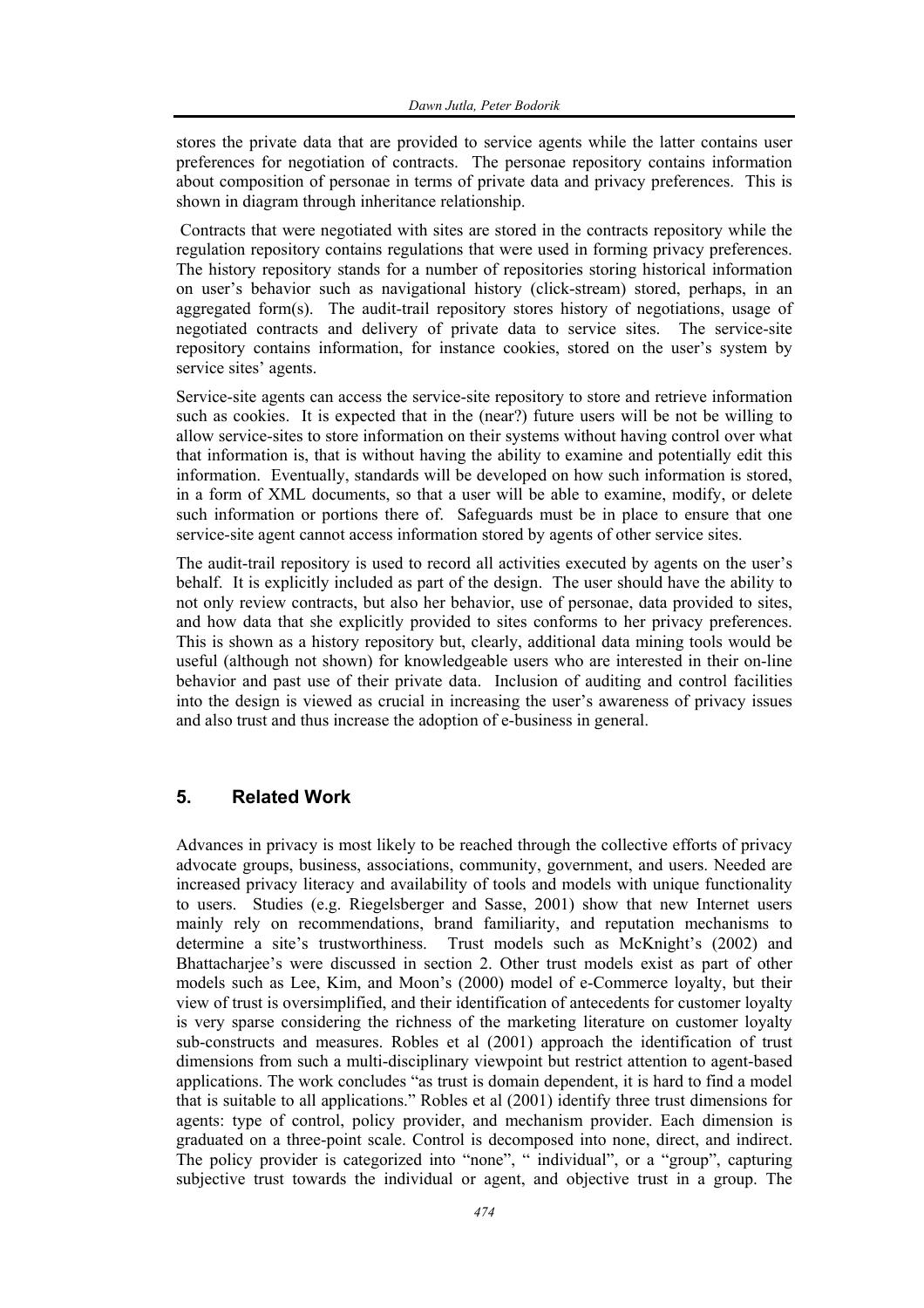mechanism provider represents who provides the trust mechanism and is divided into "no party", "1<sup>st</sup> and second hand parties", and "third party".

Tan and Thoen (2001) propose a trust model that focuses on two types of transaction trust: party trust and control trust. Party trust is the trust in the other party involved in the transaction. Control trust is the trust in a control mechanism. Example control mechanisms can be objects such as a letter of credit from a reputable institution, or procedures such as a rental car company documenting all the dents on a rental car before you drive it off the lot. Tan and Thoen (2001) provide arguments that support the literature that claims that "control" complements other (subjective and objective) trust components to increase trust (Beamish, 1988, Bons, 1997, Ganzoroli et al, 1998, Holland and Lockett, 1998). Although other viewpoints criticizing the complementary, additive relationship between control and trust exist (Das and Teng, 1998), Tan and Thoen (2001) provide examples that show how control-trust is more relevant to e-commerce activities involving international trade, and for e-commerce infrastructure mechanisms involving the use of the control-procedure oriented protocols such as SET. In international trade, for example, personal trust is hard to establish, and hence trust is established through use of letters of credit and other complex certification procedures (Tan and Thoen, 2001). Such control procedures that are used to establish trust fall under the category of Web vendor or business interventions to increase trust.

The work that most resembles the architectural portion of our e-privacy business model is the iManager architecture that contains databases for personal data, personas, URLs, and rules (Jendricke and Gerd tom Markotten, 2000). The iManager does not provide a revenue/or value model to support user adoption. It does not support significant stakeholder feeds. However, a proposal for interfaces to the personal management system is made. Usability results are not yet available for the iManager to the best of our knowledge. It does not describe how the control of the personal identity is affected by the external entities/stakeholders. For instance, (Lederer, 2002) describes a conceptual model of privacy in which they propose a metaphor called a situational face. Depending on the situation/context, a user adopts a face which determines, amongst others, user's data made available to interacting party(ies) and also the user's attitude and behavior.

 Several proposals exist for TTP storage of user profiles and preferences. A proposal to access a user profile, anywhere and anytime, through any device, is described in (Cingil 2002). The user is required to do a browser-login to the TTP and her surfing behavior, click-stream, is monitored and captured locally and used to update the user's profile. The updated user's profile is uploaded to the trusted authority. When a user visits a site, an agent/proxy negotiates with the server's agent to determine how much of the user's profile information should be provided to the server. The major problem is the centralized and authoritative approach that does not allow the user control over the collected information. Many users prefer their profiles to be fragmented across many devices since fragmentation provides a form of privacy protection on its own, similarly to un-synthesized databases. Thus, another problem is that both user profiles and privacy preferences are stored on the TTP site. In our approach, a user can use different TTPs, including her own system, for different purposes; or different TTPs for similar activities while storing different personae at different TTPs. To help the user keep track of which TTPs have which personae, the user site or one designated TTP is used to keep track of such information, akin to a high level directory. Protection is in the distribution and fragmentation inherent in redirection through multiple TTPs and anonymizers.

Pfitzmann and Waidner (2002) describe technical protocols for the browser-based exchange of privacy attributes. Initial implementations, as are currently evidenced, include P3P user agents and proxies, compact and non-compact policy generators, editors, and checkers, and tools and libraries for developers. Please see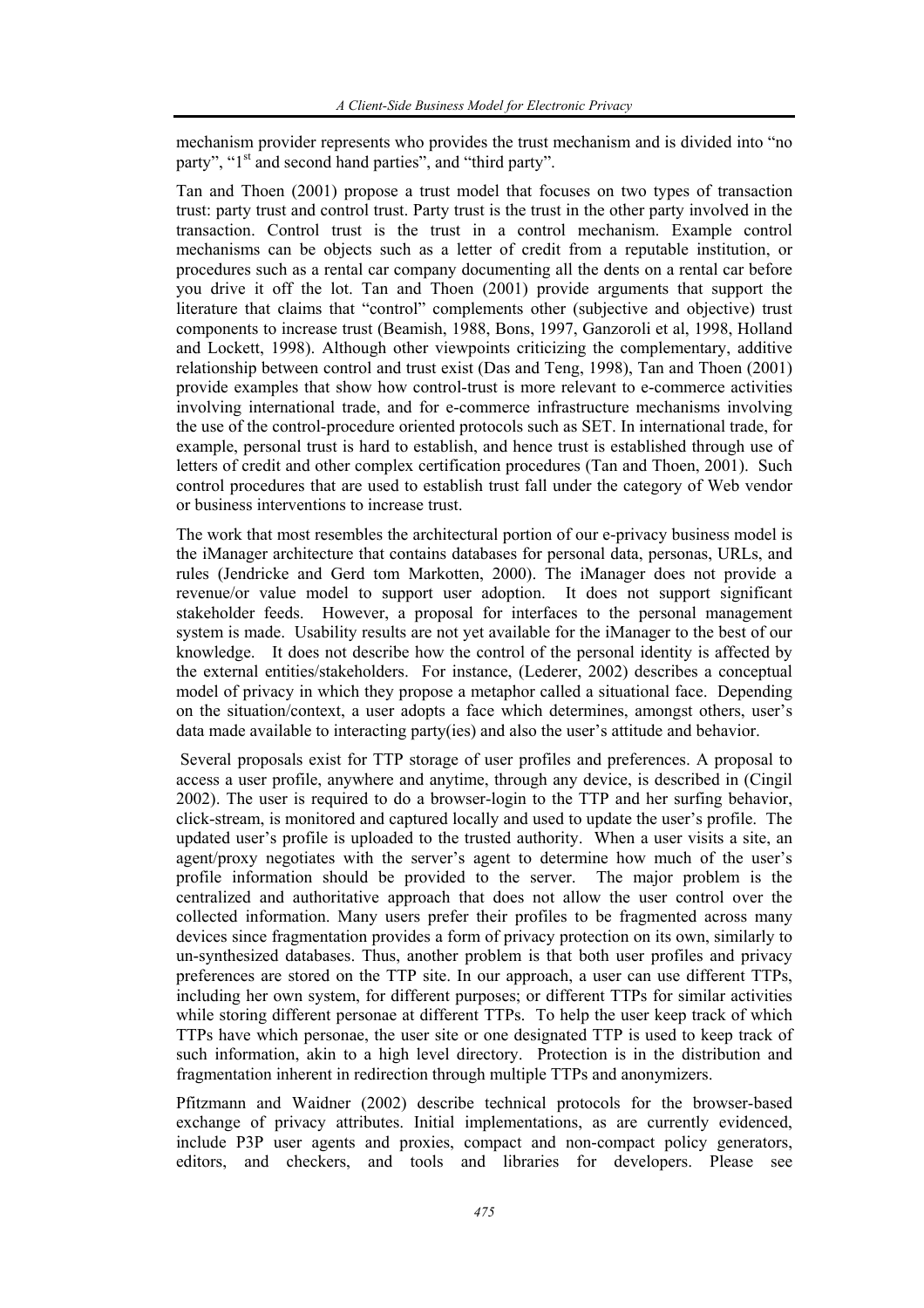www.w3.org/P3P/implementations for a complete listing of initial P3P based implementations.

#### **6. Summary and Conclusions**

Enabling the *user* to control the collection and management of her data collected when (s)he accesses e-services over the web requires a workable e-privacy business model. Such a model based on the P3P privacy platform is developed in this paper. We describe target markets and stakeholders, a value model, and a supporting transactional architecture for a proposed e-privacy business model. We design the entire business model for e-privacy from the user perspective. For example, users and organizations are unwilling to hand over the control over private/personal data to one single trusted third party (TTP), such as MS Passport, and hence the proposed privacy architecture is based on the user's familiar local computing platform and fragmentation among user-selected TTPs. Indeed, Kobsa (2002) in his recommendations for future directions in e-privacy recommends that "client side instead of server-side personalization would give users exclusive control of all purposely collected personal data as well as all processes that operate on these data. Analyses of the functional privacy and data requirements have led to a client-side architecture consisting of a collection of collaborating agents, with distinct and separate tasks, that access a number of supporting repositories. The openness of the architecture also supports evolution of functionalities to support the various foreseen and yet unforeseen requirements stemming from new laws, regulations, and ethical standards and policies that are emerging.

From the most recent surveys, the proposed revenue or value model for e-privacy reflects user-opinion on what is of importance or value to the user. Stakeholders in privacy have declared themselves in many ways. Governments in conjunction with private sector around the world are working on initiatives to break the trust barriers to e-commerce adoption in their SMEs. A market for user-based privacy enhancing technologies and tools is emerging and these tools will enhance our user-focused e-privacy business model. The target market for our proposed e-privacy business model is the growing group of users that want to have more hands-on, effective control over their online privacy. With qualitative arguments, we place online privacy as an antecedent to the online trust necessary for users to engage in Internet behaviors, thereby building on Fishbein and Ajzen (1975) theory of reasoned action, and extending McKnight et al's (2002) works on online trust.

#### **References**

- Ackerman, M.S., Cranor, L., Reagle, J. (1999), Privacy in e-Commerce: Examining User Scenarios and Privacy Preferences. Proceedings of the ACM Conference in Electronic Commerce: 1-8, 1999
- Ackerman, M. S., Cranor, L., (1999b), Privacy Critics: UI Components to Safeguard Users' Privacy, CHI, 1999.
- Ackerman, M, Darrell, T., and Weitzner D.J. (2001), " Privacy in Context", Human Computer Interaction, 16, pp. 167-176, 2001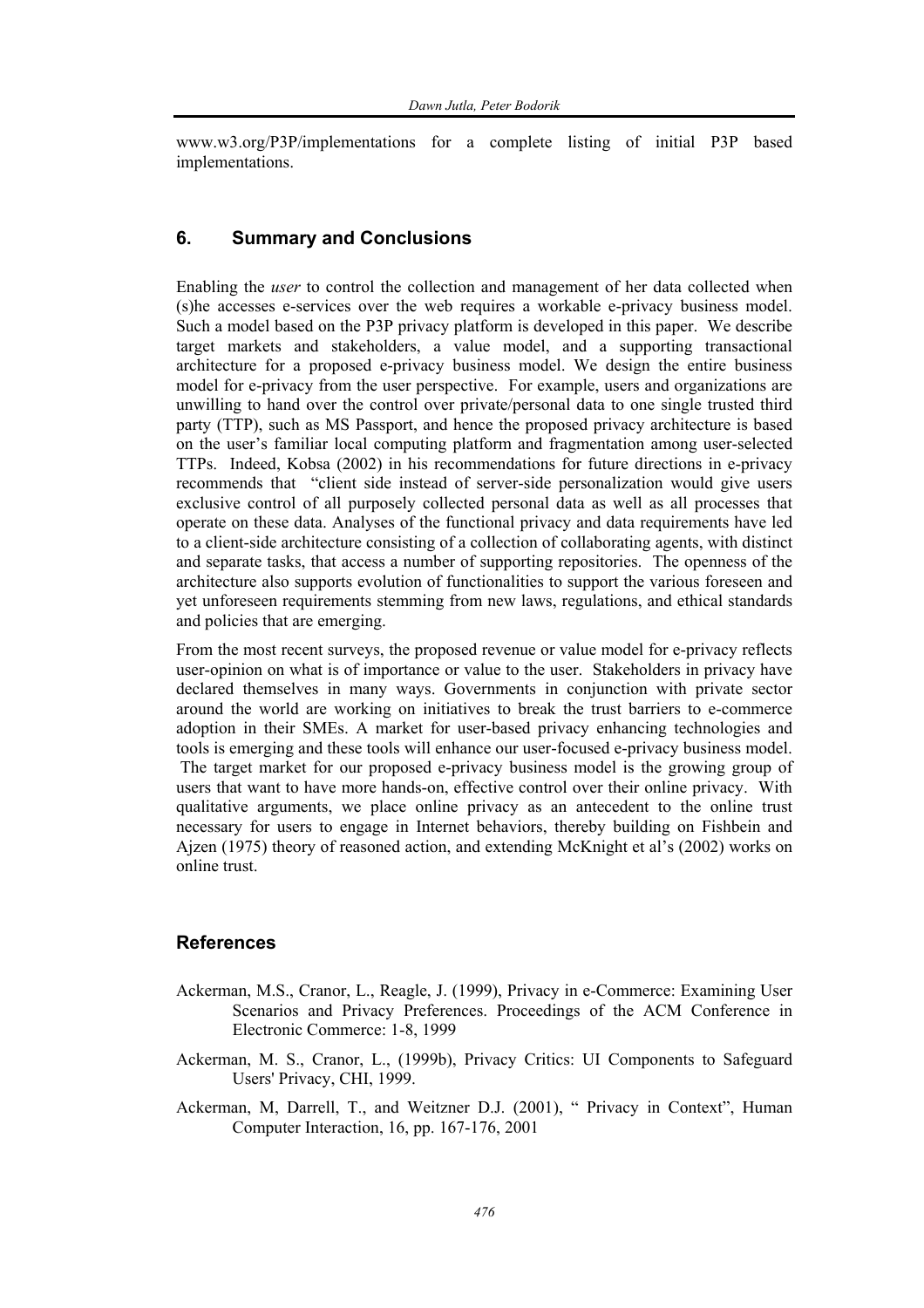- Adams, A. (2000), Multimedia Information Changes the Whole Privacy Ballgame, Proceedings of the Tenth Conference on Computers, Freedom, and Privacy: Challenging the assumptions, " Toronto, Canada, April 2000.
- Adams A., and Sasse, A. (2001), Privacy in Multimedia Communications: Protecting Users, Not Just Data. In A. Blandford et al (eds.): People and Computers XV – Interaction without Frontiers. Joint proceedings of the HCI2001 and ICM2001, Lille, Sept. 2001, pp.49-64. Springer. http://www.cs.ucl.ac.uk/staff/A.Sasse/pub.html.
- Ajzen, I. (1991), "The theory of planned behavior", Organizational Behavior and Human Decision Processes, Vol. 50, pp. 179-211.
- Anonymous 2003; Architecture for User-Controlled e-Privacy , ACM Symposium on Applied Computing, Electronic Commerce Track, Melbourne, Florida, March 9- 12, 2003.
- Beamish, P. Multinational Joint Ventures in Developing Countries. London: Routledge, 1988.
- Bons, R.W.H, Lee, R.M., and Wagenaar, R.W., Designing trustworthy interorganizational trade procedures for open electronic commerce. In Global Business in Practice, Tenth International Bled Electronic Commerce, Bled, Slovenia, June 9-11, 1997, pp. 39-69.
- Bhattacharjee A. (2002), "Individual Trust in Online Firms: Scale Development and Initial Test," Journal of Management Information Systems, Summer 2002, Vol. 19, No. 1, pp. 213-243.
- Chellappa, R. and P. A. Pavlou (2002), "Perceived Information Security, Financial Liability, and Consumer Trust in Electronic Commerce Transactions*," Journal of Logistics Information Management*, Special Issue on 'Information Security', (forthcoming).
- Cingil I. (2002), *Supporting Global User Profiles Through Trusted Authorities*, SIGMOD Record, Vol. 31, NO. 1, March 2002, 1-17.
- Coyle K. (1999), "P3P: Pretty Poor Privacy? A Social Analysis of the Platfrom for Privacy Preferences (P3P)", at http://www.lcoyle.net/p3p.html, June 1999.
- Craig J. and Jutla D. (2001), "e-Business Readiness: a Customer Focused Framework" Addison Wesley, Boston, USA.
- Cranor, L.F., Reagle, J, Ackerman M.S. (1999), "Beyond concern: Understanding net users' attitudes about online privacy" In Proceedings of the Telecommunications Policy Research Conference; http://www.research.att.com/library/trs/TRs/99/99.4/99.4/99.4/
- Darrell T., Gordon G., Harville M., and Woodfill J. (2000). Integrated person tracking using stereo, color, and pattern detection. International Journal of Computer Vision, Vol. 37, No. 2, pp. 175-185.
- Das, T.K., and Teng, B.-S. (1998), Between trust and control: Developing confidence in partner cooperation in alliances. Academy of Management Review, 23, 3 (1998), pp 491-512.
- Dey A. K., Ljungstrand, P., Schmidt A. (2001), "Distributed and Disappearing User Interfaces in ubiquitous Computing, " CHI Conference Companion at the Conference on Human Factors in Computing Systems, CHI' 2001, March 31- April 5, 2001.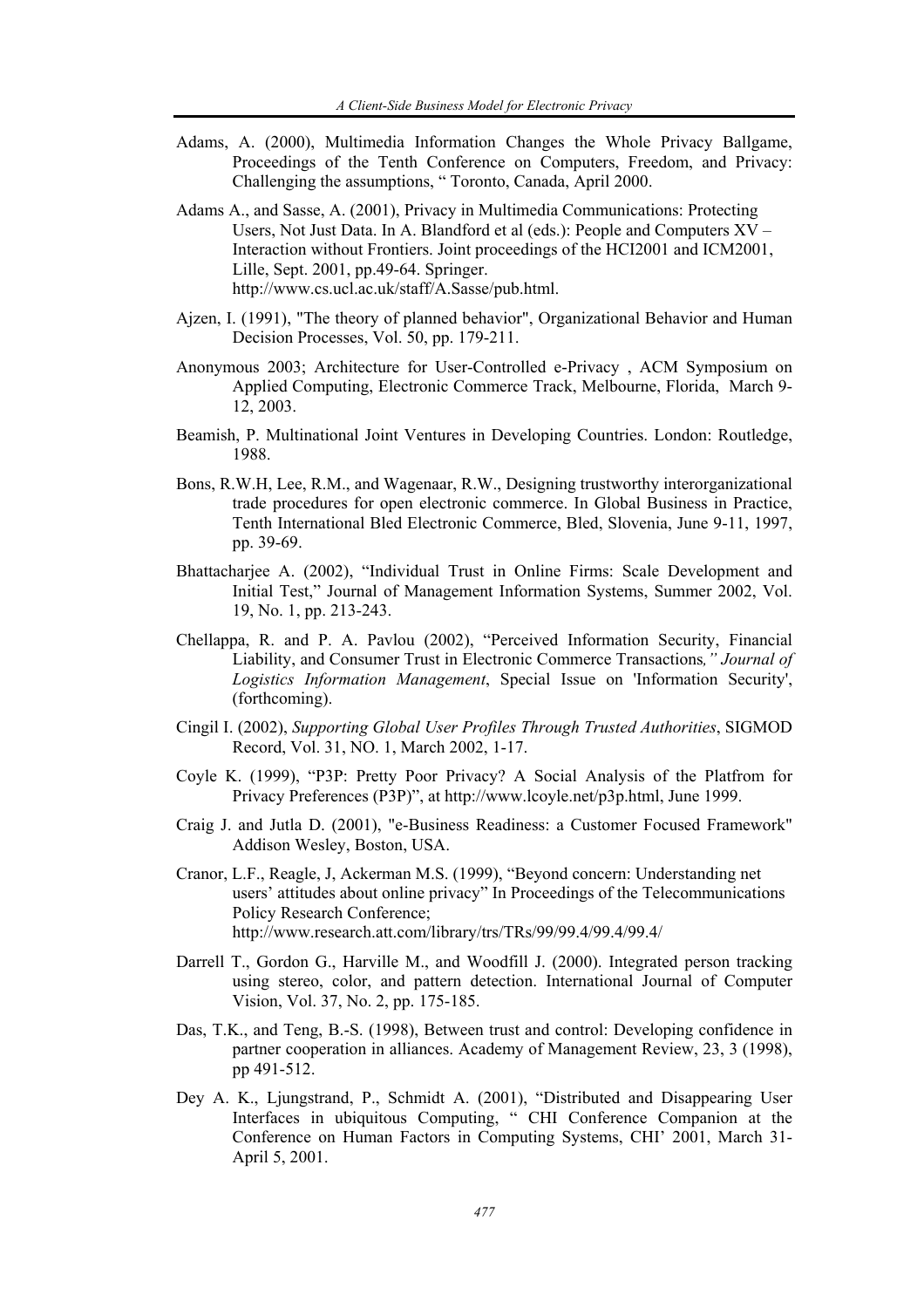- EPIC (2000); "Pretty Poor Privacy: An Assessment of P3P and Internet Privacy", Electronic Privacy Information Center, June 2000, at http://www.epic.org/Reports/prettypoorprivacy.html, viewed on September 2001.
- Fed (2000);. A U.S. Federal Trade Commission report to Congress, "Privacy Online: Fair Information Practices in the Electronic Marketplace," May 2000, at http://www.ftc.gov/reports/privacy2000/privacy2000text.pdf, viewed on September 2001.
- Fishbein, M., and Ajzen I (1975)*., Belief, Attitude, Intention, Behaviour: An Introduction to Theory and Research.* Boston: Addison Wesley.Forrester 1999; The Privacy Best Practice. Forrester Research, Cambridge MA (1999)
- Ganzaroli, A., Lee R., and Firozabadi, B., The role of trust in design of trustworthy trade procedures,. In Proceedings of the Workshop on Deception, Fraud, and Trust in Agent Societies. Autonomous Agents Conference, Minneapolis, pp. 73-87.
- GVU's 10<sup>th</sup> WWW Survey. Graphics, Visualization, and Usability Lab, Georgia Tech, 1998, http://www.cc.gatech.edu/gvu/user\_surveys/survey-1998-10/
- Holland C.P., and Lockett A.G. (1998), Business trust and the formation of virtual organizations. In Proceedings of the 31<sup>st</sup> Annual Hawaii Conference on Systems Sciences, IEEE Society Press, 1998, pp. 602-611
- Hui, M.K., Bateson, J.E.G. (1991), "Perceived Control and the Effects of Crowding and Consumer Choice on the Service Experience," Journal of Consumer Research, Vol 18, Sept. 1991, pp. 174-184.
- Ivis, M, (2001); "Analysis of barriers impeding e-Business adoption among Canadian SMEs, a Canadian e-Business Opportunities Round Table Report, March 2001.
- Jendricke U., and Gerd tom Markotten,D. (2000), "Usability meets Security The Identity-Manager as your Personal Security Agent for the Internet."  $16<sup>th</sup>$  Annual Computer Security Applications Conference, 11-15, 2000, New Orleans, Louisiana.
- Jutla D., Bodorik P., Dhaliwal, J. (2002), "Supporting the e-Readiness of Small and Medium Sized Enterprises: Approaches & Metrics", Internet Research Journal: Electronic Networking Applications and Policy, Vol. 12, No. 2, pp. 139-164, 2002.
- Kaufmann, J., H. and Powers, C. (2002), "The Social Contract Core", WWW 2002, May 7-11, Honolulu, Hawaii, USA, 210-220.
- Kobsa A. (2001), "Tailoring Privacy to User's Needs," 8<sup>th</sup> International Conference on User Modeling, Southofen, Germany, http://www.ics.uci.edu/~kobsa/papers/2001-um01-kobsa.pdf.
- Kobsa A. (2002), "Personalized Hypermedia and International Privacy," Communications of the ACM, Special Issue on Adaptive Web Systems and Adaptive Hypermedia, May 2002.
- Lee, J., Kim, J., Moon J.Y. (2000), What makes Internet users visit cyber stores again? Key design factors for customer loyalty. Proceedings of the CHI'2000, The Hague, Amsterdam, pp. 305-312.
- Lederer S., Dey A.K., and Mankoff J. (2002), "A Conceptual Model and a Metaphor of Everyday Privacy in Ubiquitous Computing Environments", Intel Research Berkley Report IRB-TR-02-017, Intel Corporation, Available at http://www.intelresearch.net/Publications/Berkeley/120520020944\_107.pdf, viewed on January 2003.